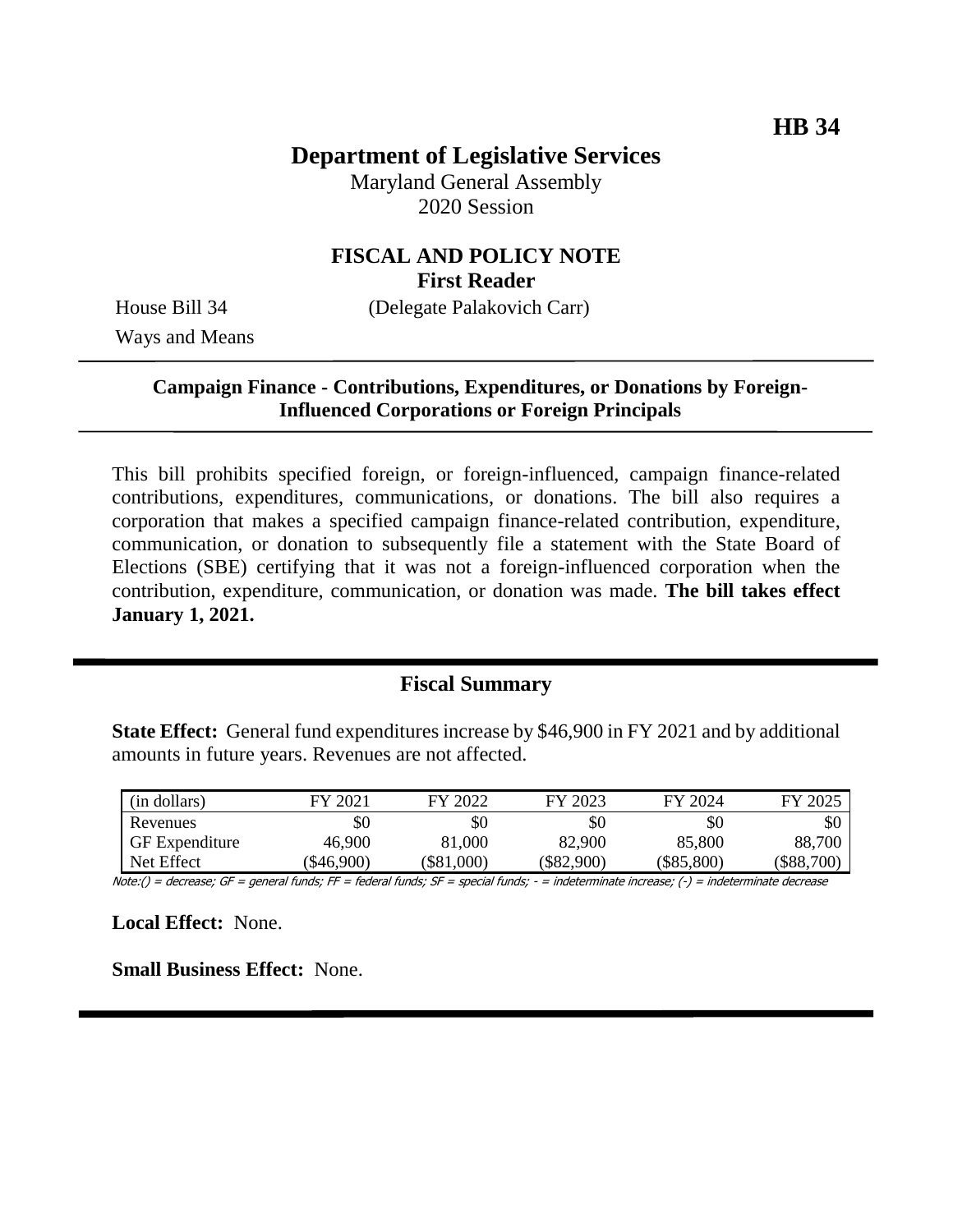# **Analysis**

### **Bill Summary:**

*Prohibition on Foreign or Foreign-influenced Contributions, Expenditures, Communications, or Donations*

The bill prohibits a foreign-influenced corporation or foreign principal from (1) making a contribution to a campaign finance entity; (2) making an independent expenditure or electioneering communication; or (3) making a donation to a person that makes independent expenditures or electioneering communications.

If the treasurer of a campaign finance entity knowingly receives a contribution as a result of a violation of the above prohibition, the campaign finance entity (1) may not use the contribution for any purpose and (2) must return the contribution to the contributor. The treasurer acts knowingly when the treasurer:

- has actual knowledge that the contribution has come from a foreign-influenced corporation or foreign principal;
- is aware of facts that would lead a reasonable person to believe that there is a substantial probability that the contribution is from a foreign-influenced corporation or foreign principal; or
- was aware of facts that should have prompted a reasonable inquiry into whether the source of the contribution is a foreign-influenced corporation or foreign principal.

## *Corporations Required to File Statement*

The bill requires a corporation – within seven days after making a contribution, an independent expenditure, an electioneering communication, or a donation to a person that makes independent expenditures or electioneering communications – to file a statement with SBE:

- signed by the chief executive officer of the corporation under oath; and
- certifying that, after due inquiry, the corporation was not a foreign-influenced corporation on the date the contribution, independent expenditure, electioneering communication, or donation was made.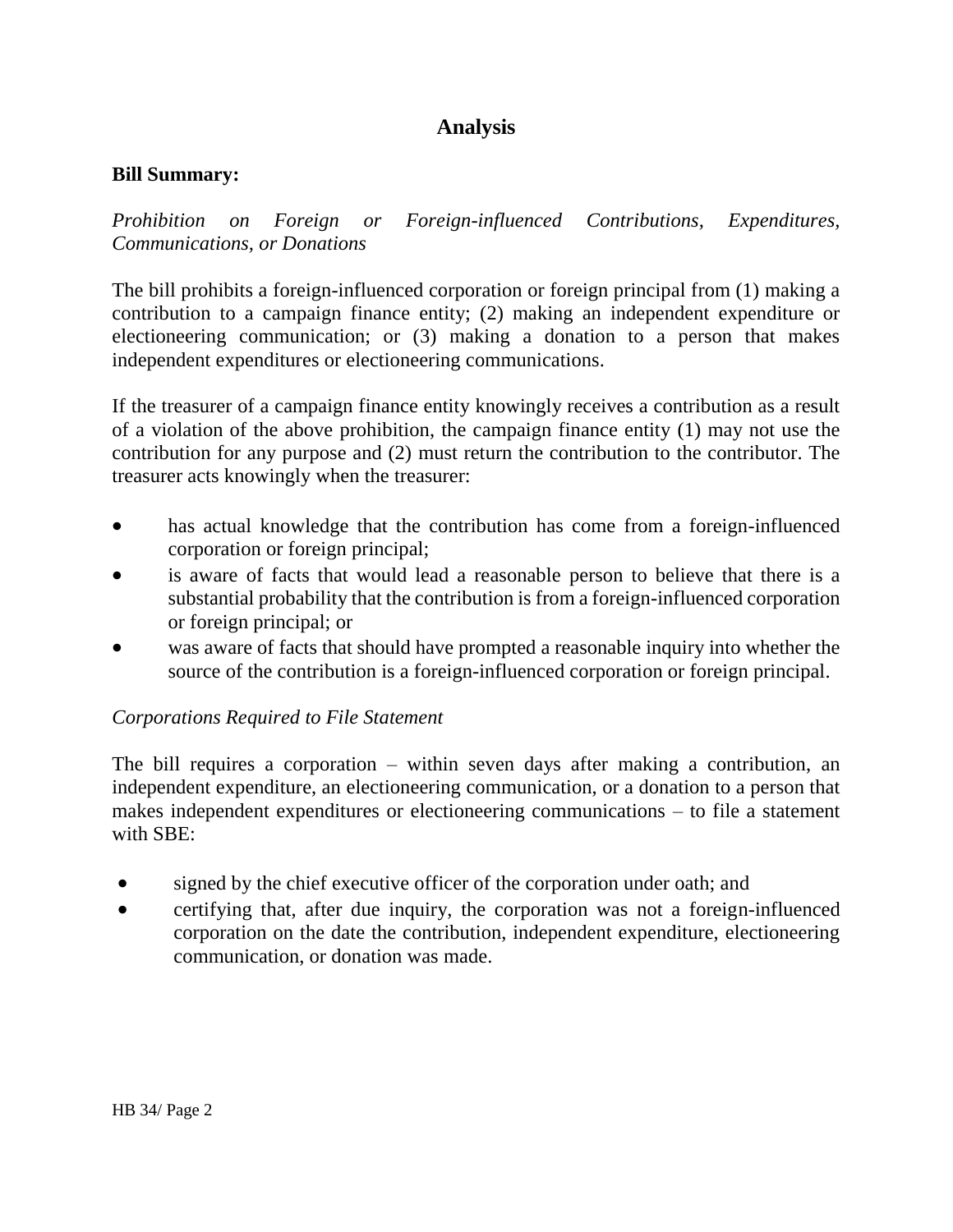*"Foreign-influenced Corporation," "Foreign Principal," and "Corporation"*

"Foreign-influenced corporation" is defined as a corporation of which:

- a single foreign owner holds, owns, controls, or otherwise has direct or indirect beneficial ownership of 1% or more of the total equity, outstanding voting shares, membership units, or other applicable ownership interests of the corporation;
- two or more foreign owners, in aggregate, hold, own, control, or otherwise have direct or indirect beneficial ownership of 5% or more of the total equity, outstanding voting shares, membership units, or other applicable ownership interests of the corporation; or
- a single foreign owner participates directly or indirectly in the corporation's decision making process with respect to the corporation's political activities in the United States.

"Foreign principal" is defined to include:

- a government of a foreign country;
- a foreign political party;
- a person outside the United States, unless  $(1)$  the person is an individual, is a citizen of the United States, and is domiciled within the United States or (2) the person is not an individual and is organized under or created by the laws of the United States or any state or other place subject to the jurisdiction of the United States and has its principal place of business within the United States; and
- a partnership, an association, a corporation, an organization, or any other combination of persons organized under the laws of or having its principal place of business in a foreign country.

"Foreign principal" does not include any individual who is a citizen of the United States.

"Corporation" includes a corporation, a sole proprietorship, a general partnership, a limited partnership, a limited liability company, a real estate investment trust, or any other entity.

The bill also defines "chief executive officer," "foreign investor," and "foreign owner."

**Current Law/Background:** Federal law prohibits a foreign national from making, directly or indirectly, a contribution or donation of money or other thing of value, or making an express or implied promise to make a contribution or donation, in connection with a federal, State, or local election. A foreign national also may not make, directly or indirectly, a contribution or donation to a committee of a political party, or an expenditure, independent expenditure, or disbursement for an electioneering communication. "Foreign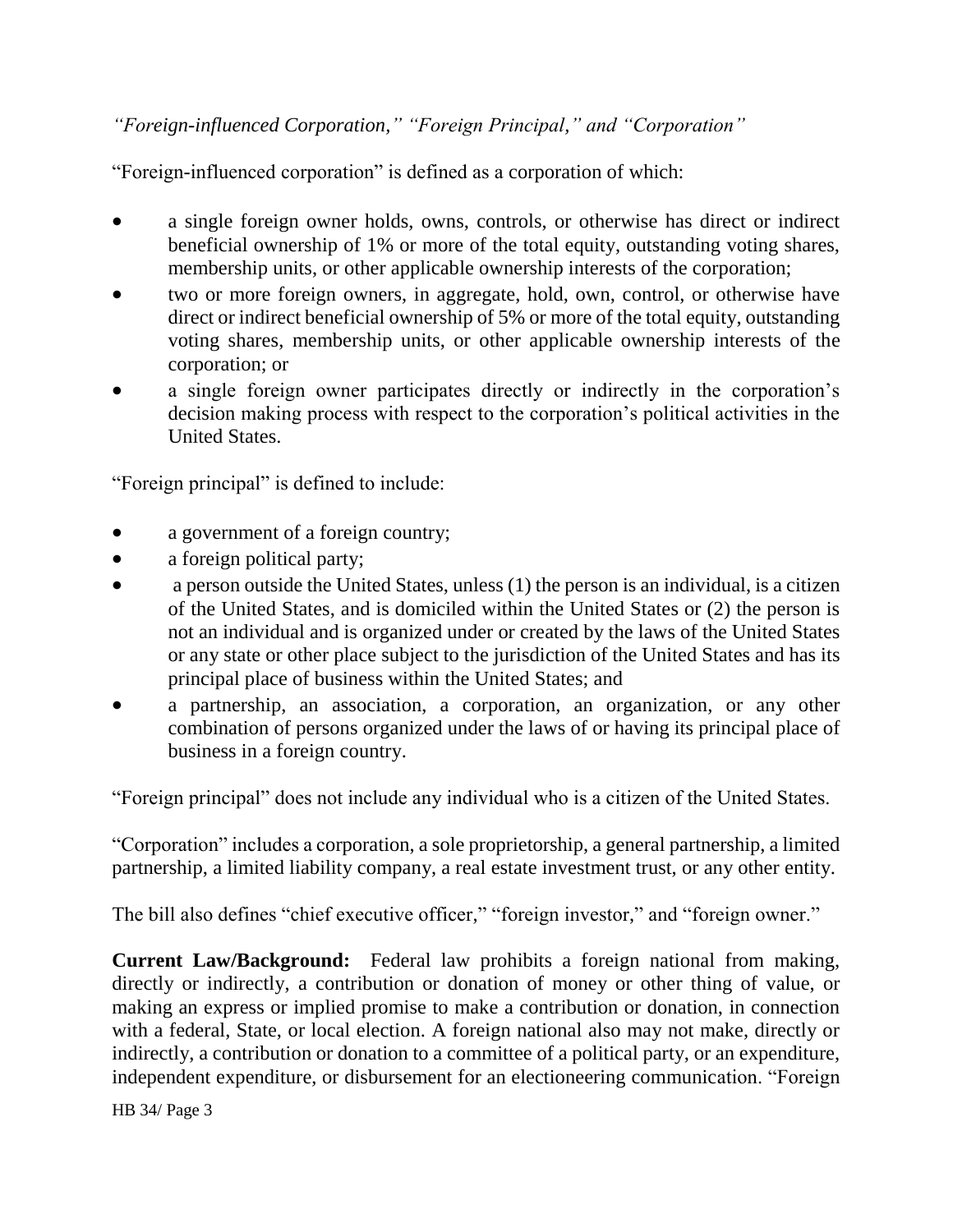national" is defined as (1) a foreign principal, as defined under federal law governing foreign agents and propaganda (22 USC §611), with the exception that "foreign national" does not include any individual who is a citizen of the United States, or (2) an individual who is not a citizen of the United States or a national of the United States and who is not lawfully admitted for permanent residence.

Pursuant to Chapter 282 of 2017, Maryland law prohibits a foreign principal from (1) making a contribution to a ballot issue committee or (2) making a donation to a person that makes independent expenditures or electioneering communications relating to a ballot issue. "Foreign principal" is defined by reference to 22 USC §611. That definition is the same as the definition in the bill, with the exception that the definition under 22 USC §611 does not exclude from the definition any individual who is a citizen of the United States.

**State Fiscal Effect:** General fund expenditures increase by \$46,903 in fiscal 2021, which accounts for the bill's January 1, 2021 effective date. This estimate reflects the cost for the Office of the State Prosecutor, which handles prosecutions of State election law violations, to hire an investigator to perform investigative work needed to enforce the bill. Investigating violations of the bill is expected to take a relatively significant amount of time and effort, particularly determining whether corporations that are potentially in violation of the bill's requirements are foreign-influenced. The estimate includes a salary (for only half of a fiscal year in fiscal 2021, due to the bill's effective date), fringe benefits, one-time start-up costs, and ongoing operating expenses.

| Position                                |          |
|-----------------------------------------|----------|
| Salaries and Fringe Benefits            | \$41,695 |
| <b>Operating Expenses</b>               | 5,208    |
| <b>Total FY 2021 State Expenditures</b> | \$46,903 |

Future year expenditures reflect full salaries with annual increases and employee turnover and ongoing operating expenses.

# **Additional Information**

#### **Prior Introductions:** None.

**Designated Cross File:** SB 87 (Senator Lam) - Education, Health, and Environmental Affairs.

**Information Source(s):** State Board of Elections; Office of the State Prosecutor; Department of Legislative Services